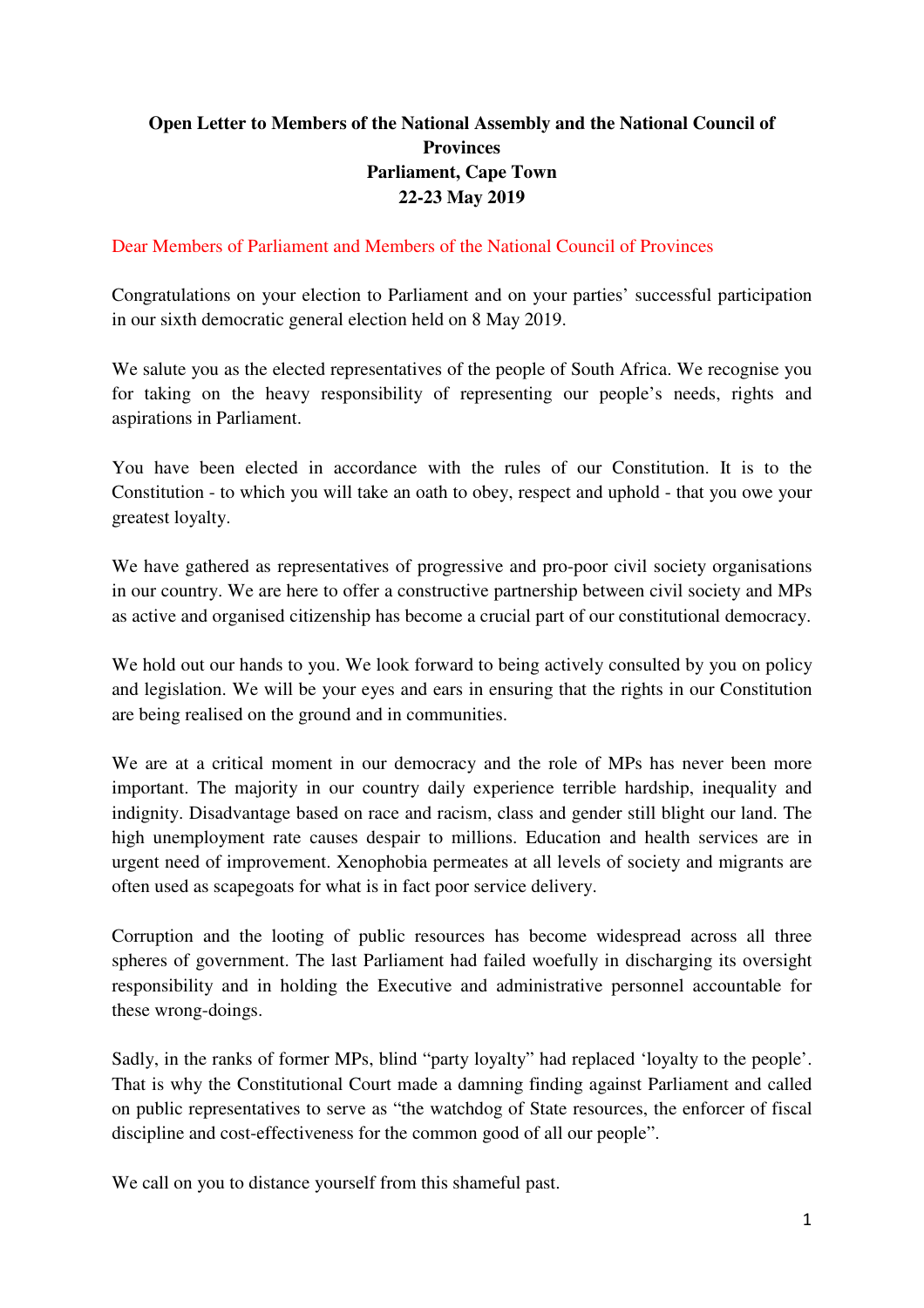We demand that all political parties, particularly the ANC and its President, ensure that persons implicated in corruption and state capture are not appointed as MPs and Ministers.

We call on you to heed the noble words of Chief Justice Mogoeng Mogoeng:

The challenge to all of us is to stop kowtowing to corrupt leadership wherever it is to be found. We would never have been where we are right now had everybody been doing what they often take an oath to do … We dare not be de-focused from the primary responsibility of ensuring that people do not continue to swim in the injustices of the past as if all that the new phase of the life of South Africa is about is just to cast a vote.

You should remember a simple maxim: good governance is not an end in itself; it is a prerequisite for effective service delivery and social justice.

We urge you start the process to seriously debate electoral reform in order to bring MPs closer to people and improve accountability. In this respect we call on you to review the recommendations made by the Van Slabbert Commission on Electoral Reform in 2003, and to ensure that the Political Party Funding Act is implemented immediately.

We also call on you to ensure that the Zondo Commission of Inquiry into State Capture, as well as all law enforcement agencies, are protected from political interference and intimidation from any source. We want a commitment to ensure full accountability for those tainted by state capture and corruption. Those found responsible for wrong-doing must be prosecuted and removed from public office.

We furthermore urge you to follow the example of the British Parliament and a growing number of cities around the world and declare a climate emergency. The climate crisis is real and is already affecting our country badly – there is still drought in many parts of our land. Unless it is addressed, it will have a disastrous effect on all of our rights and freedoms.

South Africa is a beautiful country. We have enough resources, land and riches for all. Our peoples are respected and admired throughout the world because of our resilience in the face of racism and oppression. We dream of a future based on peace, equality, dignity and social justice.

Now is the time to realise that dream. We commit ourselves to it. We call on you to do the same!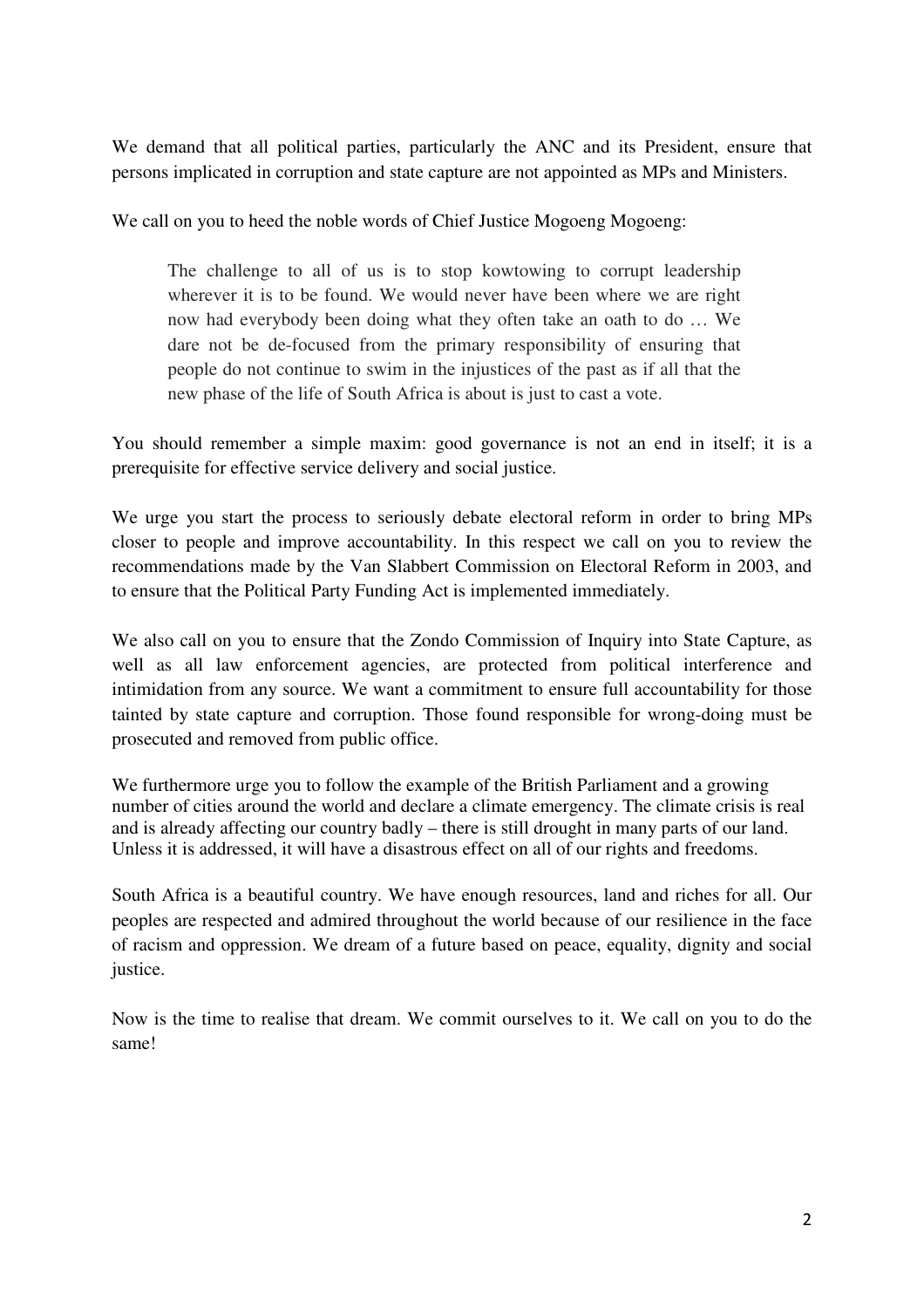Signed:

Ahmed Kathrada Foundation

Black Sash

- Corruption Watch
- Council for the Advancement of the South African Constitution

Environmental Monitoring Group

Equal Education Law Centre

Friends of Xolobeni

Helen Suzman Foundation

Institute for Justice and Reconciliation

Johannesburg Against Injustice

Lawyers for Human Rights

My Vote Counts

Organisation Undoing Tax Abuse

Parliamentary Monitoring Group

Public Affairs Research Institute

Right It Up!

Right 2 Know Campaign

Rural Health Advocacy Programme

Scalabrini Centre of Cape Town

Section 27

South Durban Environmental Alliance